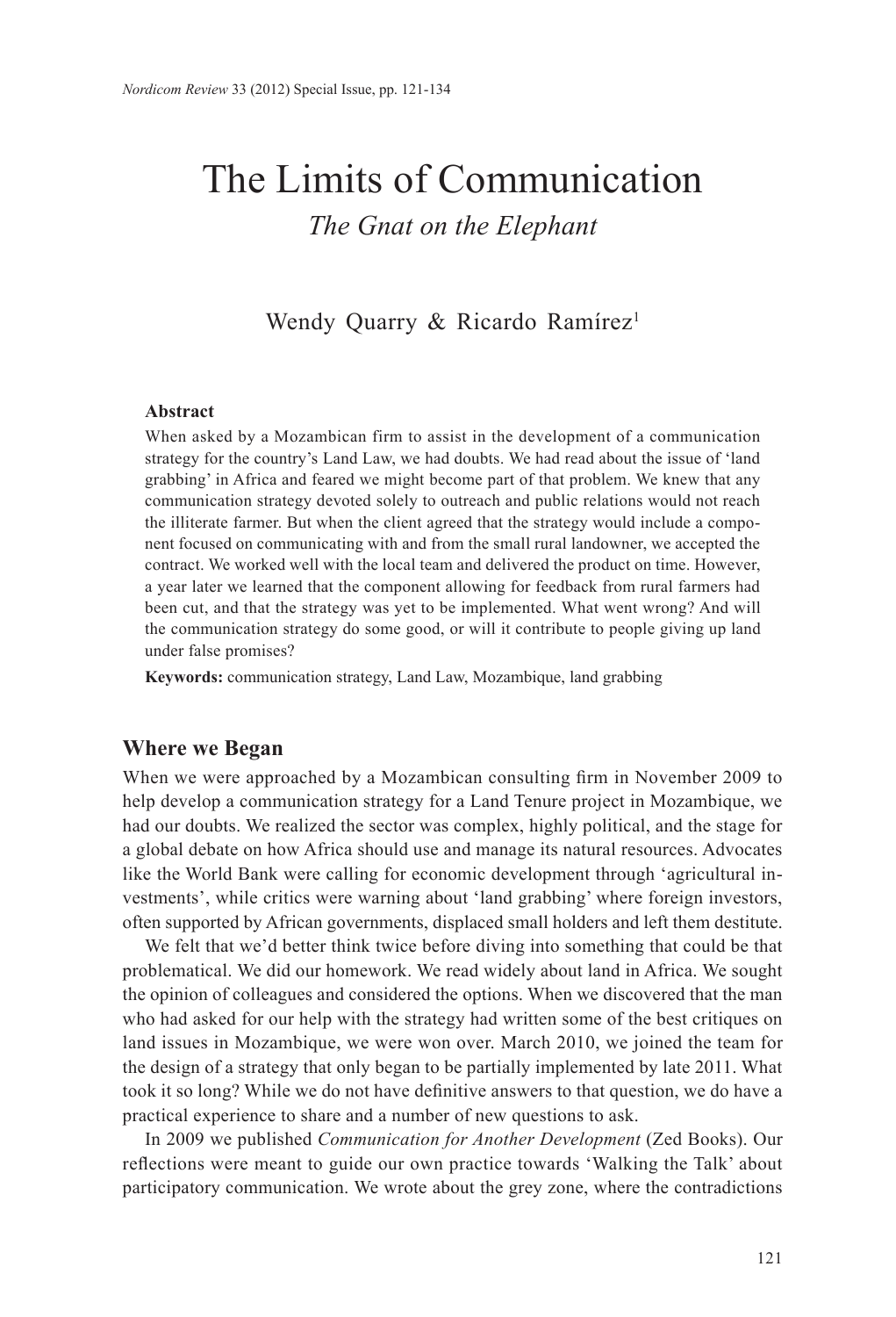of the development industry leave little room for practitioners to do 'good communication'. We also flagged what seemed to be a contradiction in this applied field: on the one hand we realized that 'good' communication is only possible when it takes place under the context of 'good development' – as defined by the Dag Hammarskjöld's Foundation's policy of Another Development (Dag Hammarskjöld's Foundation 1975). On the other, communication has the potential to set in motion actions that challenge and shift the very development context. As practitioners we are constantly confronted with this challenge: if the context is not right, is there scope for communication to improve it, or are we fooling ourselves?

We jumped in to work on the Mozambique Land Communication Strategy using the touchstones we had suggested in the book as our guide: negotiate the terms of reference; try to understand the context; try to gain trust of local team; develop a sense of ownership.

We thought we could shape at least some perspectives, and to some extent we may have. But we suspect we underestimated the power of the large context we were jumping into. Perhaps this is unavoidable?

# **Part 1. Negotiating and Planning**

Land issues are complex. They take place on a stage where different actors play out their interests, often wearing different costumes while masking their main intent. Multiple narratives take place, and the scenes shift depending on the moment. We knew we were playing a minor role in the land theatre in Mozambique, but we had some hopes of shifting the plot.

Norfolk and Tanner (2007) note that since independence in 1975, Mozambican property in land has been vested in the state and no land may be sold, mortgaged, or otherwise encumbered or alienated. Meanwhile, local traditional land management systems remain the *de facto* management system, as formally recognized in the 1995 National Land Policy and subsequent 1997 Land Law. In the context of existing basic constitutional principles, the legislators and the requirements of a market economy, the new land policy "seeks to protect existing rights, while also promoting private investment and, to this end, seeks to provide secure land rights for investors" (ibid 2007: 5).

The literature on land tenure in sub-Saharan Africa is daunting: large tracks of land are being handed over to foreign investors for commercial production of food, fuel crops and fibre or for mining interests, under a myriad of transfer mechanisms. Some lands are also being acquired for conservation. The World Bank refers to this as 'agricultural investment', while critics refer to it as 'land grabbing'. Estimates range from 20 million hectares between 2005-2009, to 45 million in a World Bank 2010 report (Borras, Hall, Scoones, White, & Wolford 2011).

While it appears there is little to stop this phenomenon, what is at the heart of the debate is the question as to who wins and who loses and through what mechanisms (Cotula 2011). Proponents suggest the focus is on intensifying production in under-utilized land, referred to as 'reserve agricultural land'; and have developed a Code of Conduct – albeit voluntary – to protect rights. Critics argue for the need to talk about 'land sovereignty' in a broader, pro-poor framework and question how such lands are identified as underutilized (Borras & Franco 2010). What remains alarming is the evidence that these large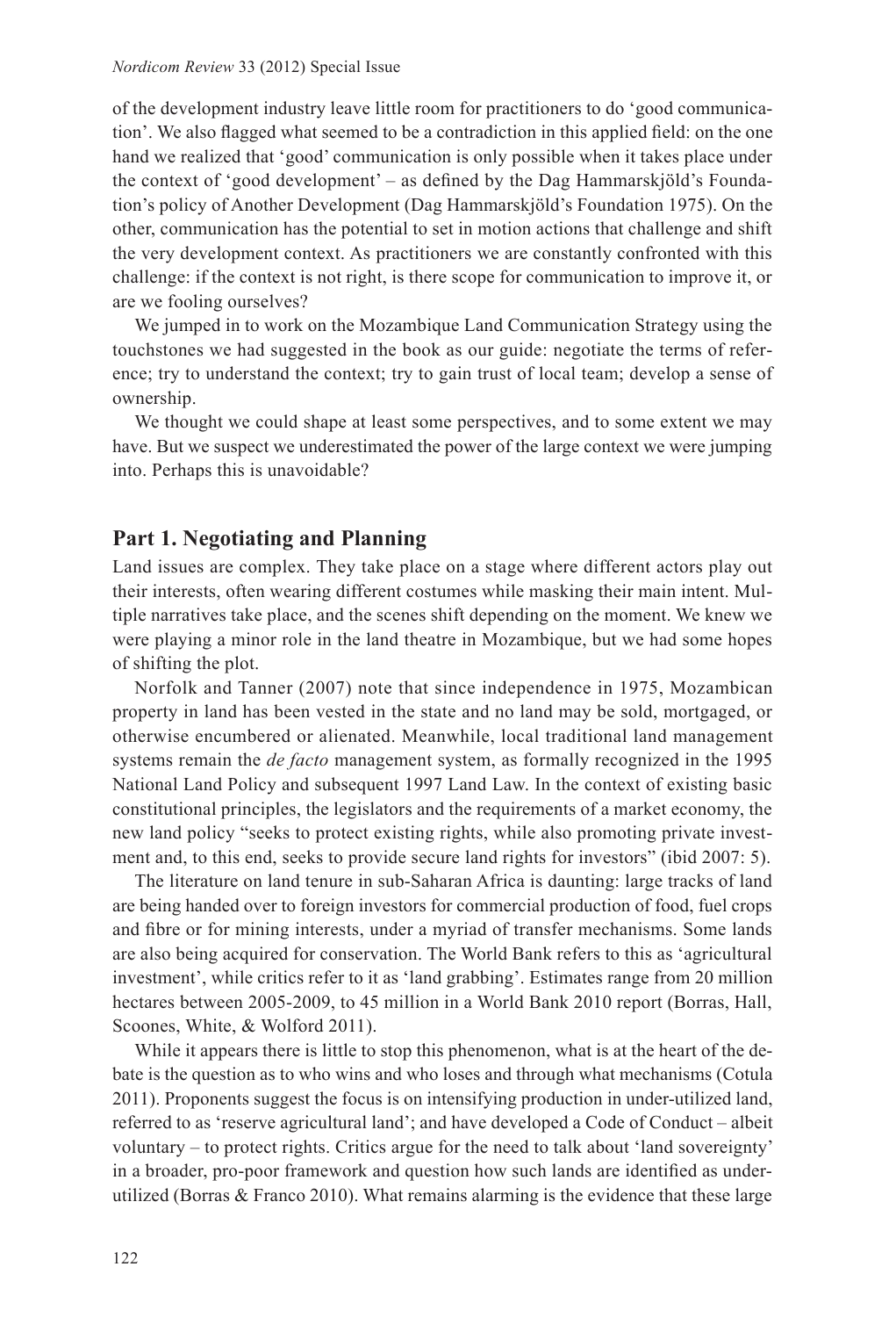investments are often not policed in any way, thus leading to people being displaced from their livelihood (Murry Li 2011) as opposed to agricultural support focused on improving their existing production systems (Holt Gimenez 2011).

We had worked in Mozambique before, developing a communication strategy for the new National Water Policy in 2001-2002. At the time, we were aware of the political and bureaucratic challenges to be faced to make sure our approach would be realistic. We have reflected about this experience – and its limitations – in an earlier publication (Ramírez  $&$  Quarry 2004). We realized that ultimately a communication strategy often echoes a government agenda or is modified to fulfill a project implementation milestone no matter what other emphasis the formulators may hope to deliver.

We talked this over at length and decided that we should 'practice what we preach' and begin with the first Touchstone from our book: negotiating the Terms of Reference with care. After three months of back and forth conversation, we reached an agreement with our client allowing us to design a strategy with a strong horizontal and bottom-up component, where communities would be made aware of the land law and could voice their concerns when implementation problems arose. In retrospect, what we failed to take into account was the weakness of the land administration system, which would make it almost impossible to get any action on complaints.

We emphasized the need to work with and train a local team already immersed in the context. We hoped for a sense of 'ownership' of the strategy. Experience had also taught us the importance of gathering the right information before landing in the country. We congratulated ourselves on being able to do this with the local team over Skype and truly felt that this time we might have got it right – beaten the odds towards developing a communication strategy that might reflect the needs of the program.

 Our client was a Mozambican consulting firm led by a lawyer with a strong track record in this field. It is his critical writings that gave us confidence, as they raised most of the issues causing our concern. He made sure that all of our requests were accepted into the final contract. The Maputo firm was however associated with a UK-based consulting company that had been awarded the implementation of this project. The consulting consortium had a contract with the Millennium Challenge Account (MCA), the unit inside the Mozambican Government accountable to the funding by the Millennium Challenge Corporation (MCC) in the United States<sup>2</sup>. These layers of agencies turned out to play an important role in our strategy. In hindsight, we did not sufficiently appreciate their importance when we negotiated the Terms of Reference.

# **Context and Background**

Mozambique has a landmass of some 80 million square kilometers, of which 36 million is arable land. Overall responsibility for land administration lies with the Ministry of Agriculture through the National Directorate of Land and Forests (DNTF). The Mozambican Land Law developed in 1997 is considered an important example of innovative land law reform in Africa. Established through a lengthy consultation process, the law embraces both traditional and modern forms of land tenure. Central to the law is the preparation of land titles that confirm a user's right to use a piece of land (DUAT or 'direito de uso e aproveitamento da terra' in Portuguese). Since land in Mozambique is owned by the state, such a certificate constitutes a lease.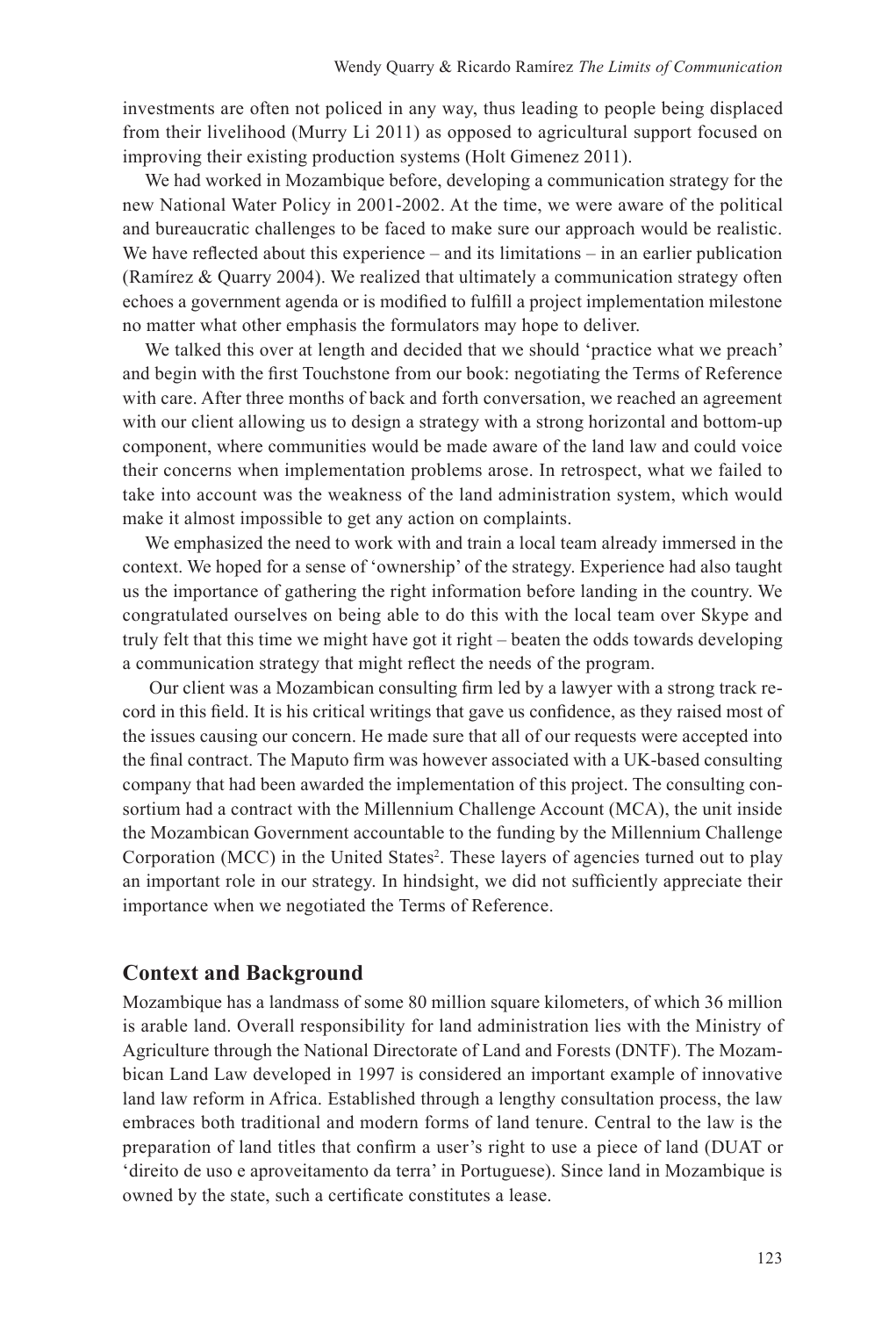#### *Nordicom Review* 33 (2012) Special Issue

To obtain a DUAT title, several steps have to be covered that include delimiting the land (different variations exist for communally used land vs. individual plots), registering the delimitation, and issuing the land title or the certificate in the case of local communities. If a community wishes to negotiate an agreement for a private investor to have access to its resources, there are a series of consultation procedures to follow. While this may sound straight forward, the implementation is mired in complications, some technical, many political. Today there are disagreements about the fairness of the consultation procedures, especially for communities who wish to cede their rights to an investor, or create community DUATs (Calengo et al 2007).

All parties agree that people need to be made aware of their rights, as per the Land Law, and to the procedures it calls for in securing existing DUATs or obtaining a new one. In 1997-1999, immediately after the 1997 Parliament approved the new Land Law, over 200 NGOs, churches and academics got together to launch a massive Land Campaign which resembled a spontaneous social movement. Civil society was motivated by the belief that all citizens should have knowledge of the law in general, but particularly by the fact that there would be recognition of rights to land occupation on the basis of oral proof.

By 1999, a total of 114 of the 128 districts and 280 of the 385 administrative posts existing in the country had already been covered. Around 15,000 volunteers had been trained as activists in the Land Campaign, including young people, priests, pastors, evangelists, teachers, extensionists and NGO workers, in an authentic movement of national unity (Negrao 1999).

The Land Campaign had been designed and implemented by numerous NGOs during a period of widespread multi-stakeholder dialogue, and had led to the establishment of Provincial Land Fora with the aim of having adequate representation from all sectors. That campaign set the bar for a communication initiative still remembered and talked about to date. We hoped that what had happened once could happen again, or at the very least set a standard for public inspiration.

By the time of our arrival in Maputo, in April 2010, there were plans afoot to establish a new government-created national consultative Land Forum, but they had not yet materialized. We soon found that not only was our work taking place in the absence of a proposed Forum of some kind, it was now led by a dominant government and donor program with a much diminished civil society sector: government, not NGOs, would drive the proposed new Forum. The context had shifted. The new Consultative Forum did not get established until September 20103 . It became operational several months later at a meeting in Maputo in March 2011- one full year after the design of the communication strategy.

# **Part 2. The Strategy**

#### *Preparation*

We signed the contract in February 2010 giving us two months to acquaint ourselves with the Mozambican team over Skype. We listened to their stories of communication research already underway. We proposed and agreed upon new tasks to get us up to speed upon arriving in the country. We were adamant that the team be ready to cover much of the research that is fundamental to planning a communication strategy. At the end of each conversation, we would e-mail a summary of agreed tasks.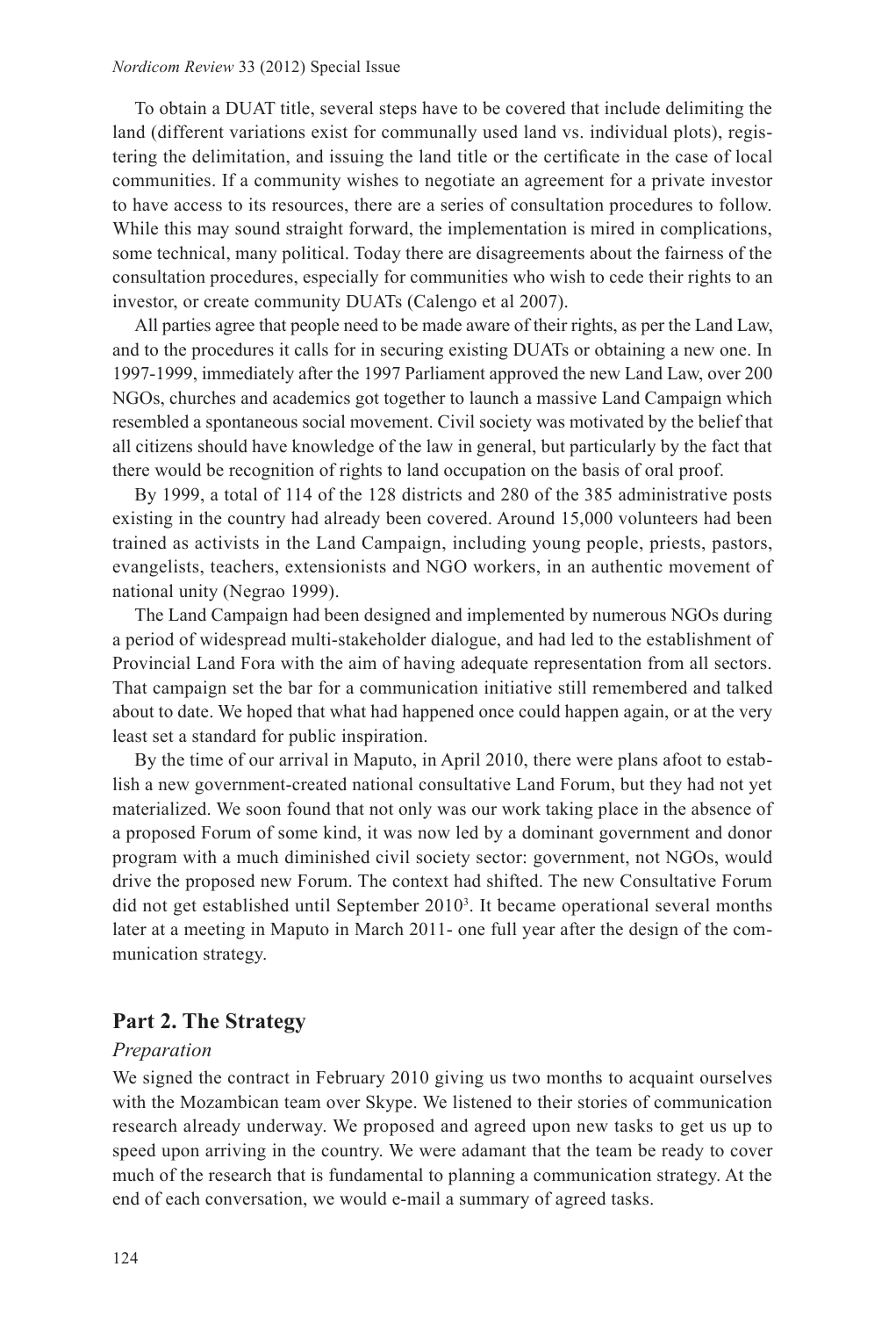We truly felt that we had done our best to circumvent some of the same problems we had encountered during our earlier work in Mozambique. Looking back, the amount of preparatory work we expected from a small team that we had never actually met in person is astonishing. The fact that the team cheerfully managed long lists of instructions (and then some) is testament to their commitment and enthusiasm.

# *Building Blocks*

We based our methodology on a set of guidelines we had prepared earlier for a multilateral agency, and adapted them. By providing our client with a methodology, we felt we could convey some of the foundations of this applied field. We stressed that: There cannot be participation without some form of communication (…) "Communication is not about broadcasting messages to passive audiences; it is about giving people the tools to take control over their lives and broaden the choices they have." (Ramírez  $\&$ Quarry 2010a: 2)

We underlined that a carefully planned and researched communication strategy would address several purposes: to involve people in decision-making; to access people's views; to facilitate multi-stakeholder dialogue; to build capacity and understanding; to listen to others; and to share information.

We emphasized the need to combine different communication functions from the start. For example, it has been pointed out that in the context of land, the law will be imposed but the instruments to enforce the law will need to be amended during implementation. Thus, clear advice, instructions and information are needed, but so too are feedback loops able to convey problems on the ground.

With this in mind, we proposed the following functions:

- 1. Policy communication and public relations (focus on spreading the word about the existence of the Law and the present focus of this particular project)
- 2. Educational communication (to teach various groups how to implement the law and support existing capacity building efforts<sup>4</sup>)
- 3. Participatory and advocacy communication (the focus an interactive process between land-holders, i.e. communities and small farmers, providing space for information and feedback)
- 4. Organizational communication (to enable the coordination of different components and different organizations)

We did require a significant amount of assessment work. We also agreed that the local team would draft the strategy with our guidance to make sure they would have a sense of the role of the *communication functions* driving each component (or 'Pillars', as they appear in the strategy), and thereby be able to adjust the strategy as needed in the future. After this process was completed, one of our team members asked us why we had made them go through so much work. We joked that the approach was called *participatory suffering*… but explained that its purpose was to let them learn how to produce a strategy and gain ownership over it.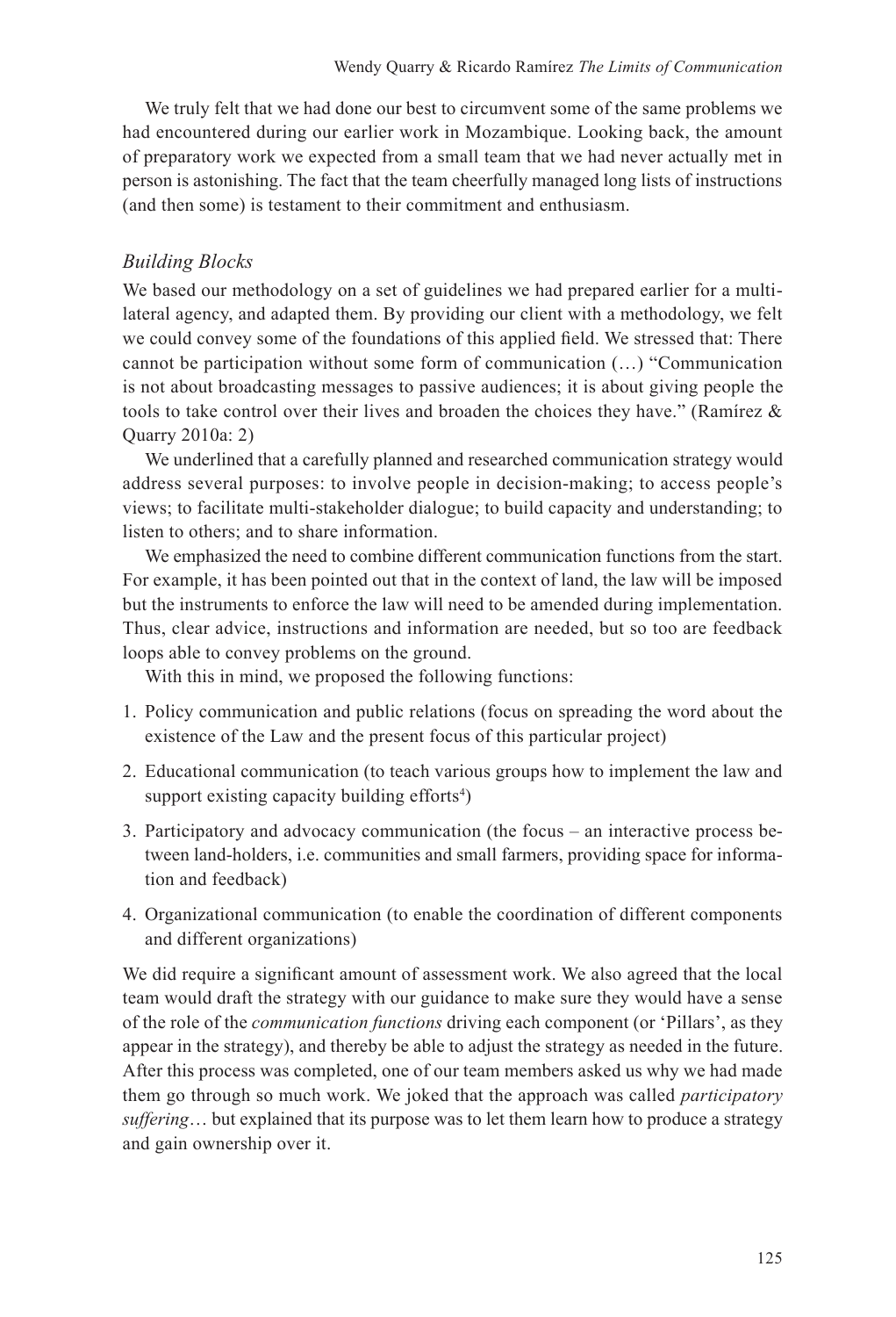#### *Timing*

The volcano eruption in Iceland in April 2010 forced us to arrive five days later than planned. Upon arrival, our team informed us that we were to continue traveling north, as the original schedule of meetings in Nampula could not be changed. The biggest surprise came right after, in the form of a question they were clearly keen to ask: *Could a communication strategy be designed, but not put into implementation right away?* 

We knew that the government had not yet been able to establish the Land Forum, but did not realize that the Forum was considered to be the benchmark for initiating what everyone kept calling 'the need for outreach,' *the* platform for negotiation. The communication strategy was expected to coincide with the opening of the Forum. Our first thought – especially after so much preparatory work – was: *why then are we were here at this point in time?* 

The answer to this question is a typical illustration of the development business' insatiable need for deliverables. Major projects are designed according to preconceived benchmarks or 'deliverables', to which funding is attached. In this case, the design of a communication/outreach strategy was itself a deliverable for the next phase of the project implementation (with funding already agreed upon and signed). There was no flexibility about changing this – the project called for a communication strategy at a specified date, and the company had to produce it – never mind that the timing was not right. We had seen it before: the 'delivery fixation' means that communication products, e.g. a project newsletter, must be produced to meet the demands of a Gantt chart, regardless of a context that may not be ready for it. This is a planning approach locked on a blueprint, which prevents adapting to inevitable change.

A further intervening issue – beyond our initial appreciation – was a wider disagreement between the donors, the consulting group and the government agencies regarding the need for substantial land administration reform. Had this been settled, coupled with pilot implementation as a way to improve administration and procedures, our communication work would have found a more responsive home.

## *Trust*

The Nampula trip was important since it allowed us a visit to the communities that needed to learn about the Land Law and to meet with some of the NGOs that had given legendary support in the early days of land reform. In our heart of hearts, we all knew that the key to a successful communication strategy would be the ability to reach the men and women in the rural communities who needed to know about the 1997 Land Law, to grasp the benefits of registering their parcels of land, and to understand the rights embedded in the law clearly.

This process calls for more than 'outreach' – understanding the messages would not be enough. An illiterate farmer confronted with this information has to trust the messenger; she needs to be able to ask questions and flag concerns. An investor may not need this much support, but rural people certainly do. They also need to have a venue for their stories to be heard (both good and bad), and government must hear these stories to make adjustments accordingly. This, we reasoned could best be facilitated by local NGOs working with community radio stations, so prevalent in the country.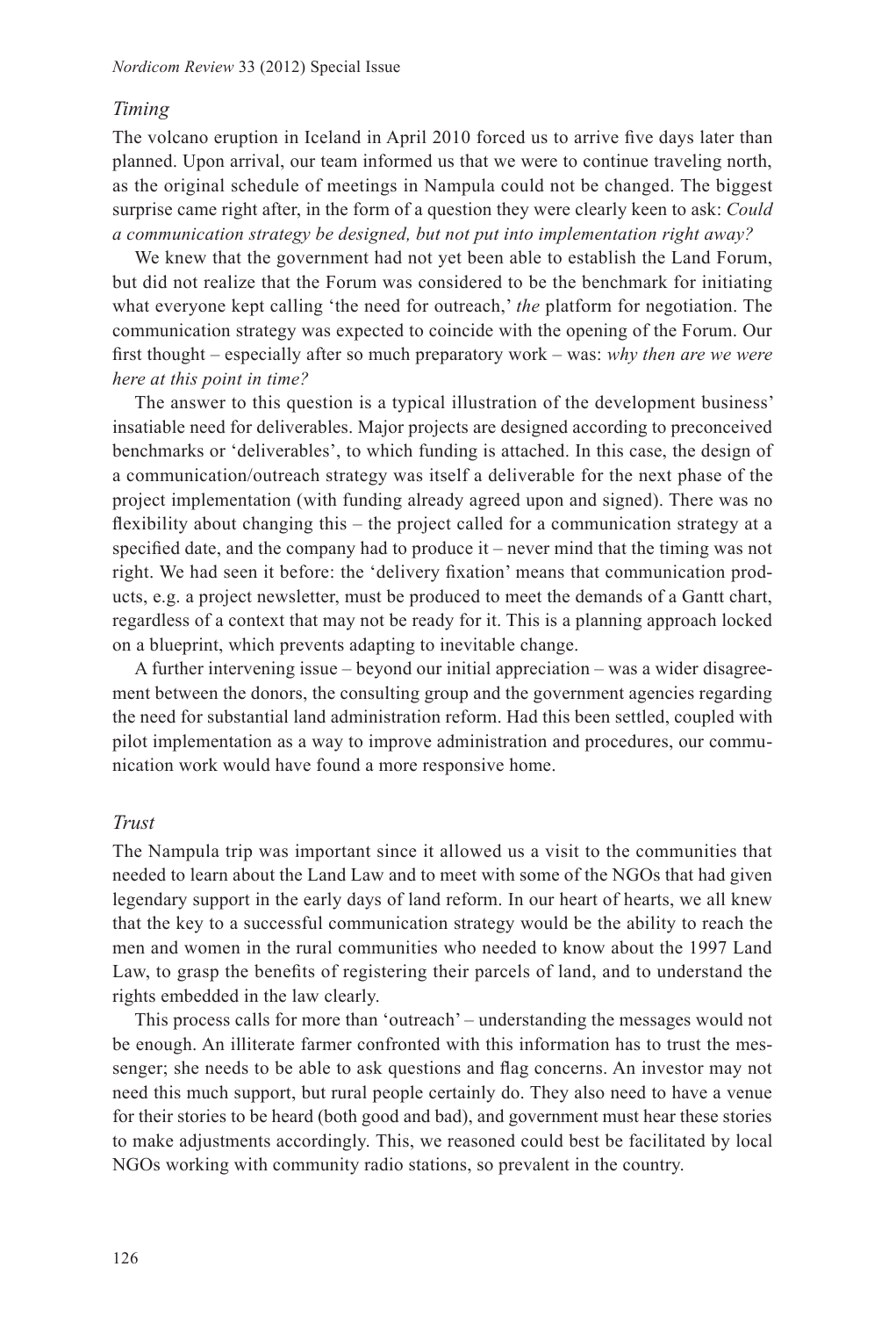The team, already familiar with the NGOs in the area and with the government personnel, introduced us to a variety of communities, NGO activists and local media units. All expressed interest in reviving the thinking behind the 1997 campaign and all wanted to participate. After discussion, we proposed that the work be granted through competitive bids, as a way to attract champions, especially local NGOs with a background in the Land Law that could team up with local media organizations<sup>5</sup>.

## *From Communication Functions to Communication Strategy Pillars*

Back in Maputo, we learned that the clients of our clients (MCA) and the National Directorate of Land and Forests (DNTF) viewed communication principally as 'public outreach'. In their mind, the focus was to be placed on getting the project known, or public relations. But we knew that 'outreach' via mass media would be insufficient: what was needed was the ability to create an environment for rural users where trust could lead to learning.

We suspected that part of the emphasis on 'outreach' could be due to lack of understanding of the functions of a communication strategy and their attendant requirements: the need for research into audience needs, the importance of using specific references to local needs. Part also could be the overall intent of the MCC Land Tenure project: to make it less cumbersome for large investors to purchase tracts of land and, in their thinking, thereby get the economy moving.

To circumvent the emphasis on outreach, and offer something that would satisfy both the client's view and what our team felt was the main focus of the strategy, we decided to design an approach that would encompass three main pillars: 1. action on the ground; 2. capacity building; and 3. coordination, public outreach and public relations.

Pillar three, the public relations component, was straightforward. MCA planned to work the media to raise public knowledge about the project, its aims and objectives and to let 'people' know about the need to register land. Pillar two, capacity building, dug deeper. Mozambique had a system of training local cadastre technicians who worked at the district level to assist in land demarcation. There was talk of developing a cadre of local 'barefoot' technicians who might play this role at the village level. Here we visualized a merge with Pillar One, seeing the 'barefoot' technicians as possible activists at the community level.

Pillar One was our Trojan horse. Not only did we hope to focus on community knowledge and application of the Land Law, but also that action on the ground would provide a feedback mechanism to bring the community stories and implementation problems back to the centre. Well aware that this component might receive the shortest shrift from the client, we hoped that it would be acceptable within the overall framework.

## *Testing the Waters*

Every consultancy we have undertaken in Mozambique has culminated in a final presentation to a wide array of interested parties. This was no exception. Our work schedule was tightly bound around the dreaded date of April 26, 2010, when the top brass of MCA and DNTF would assemble to hear our story, together with representatives of donor agencies involved in land issues: FAO; the Dutch Directorate-General for International Cooperation (DGIS); NGOs involved in the Land Law, technical people; and the imple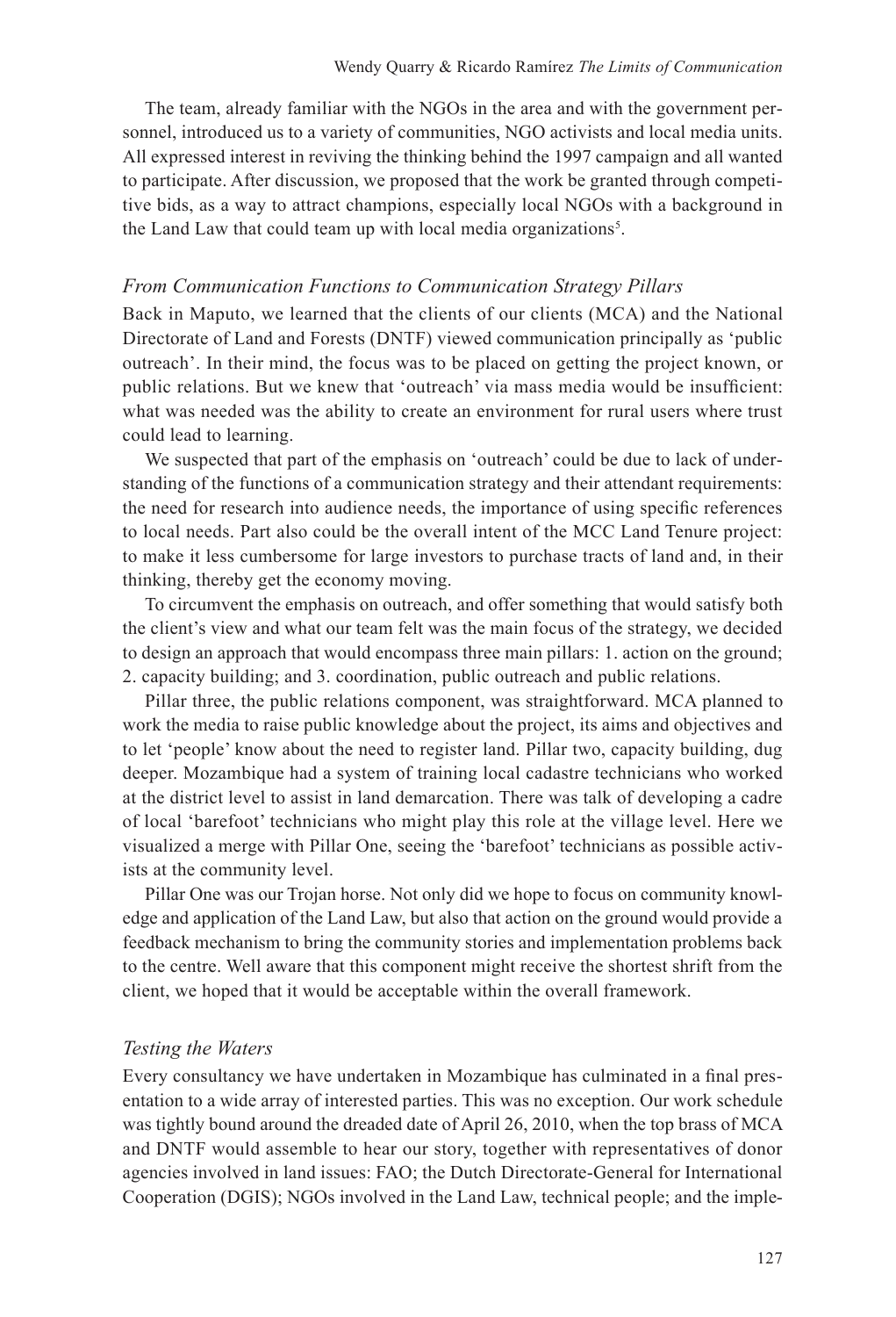menters from Britain and Mozambique. We would be meeting some of the top people involved in the process, many for the first time.

During the presentation, we emphasized some of the principles that guided our strategy: readiness and flexibility, the importance of listening, and working with those who are trusted. We outlined how different communication functions guided each pillar. We believed passionately in what we were saying and felt quite capable of answering many of the questions that arose from the floor. However, we had not been able to meet with the top government people from MCA or DNTF one on one. DNTF was in a weakened position, having lost its director a year previously, with a new appointment pending. The top MCA staff had not been reachable so we were flattered that they made it to the presentation. Mostly the questions were mundane, more about detail than substance. We left the meeting feeling optimistic; we had got through it and not been totally shot down.

# *Participatory Suffering*

In the taxi back to the hotel, we came up with the idea of asking the local team to take the first stab at drafting the strategy in Portuguese. This would solidify their sense of ownership over the ideas. The strategy would be in their words (rather than ours) and we would only provide oversight to ensure that we had all been on the same page during the course of the consultancy.

Many weeks and many back-and-forth's later, the strategy was delivered according to deadline. For a long time nothing happened. Eventually a set of questions from MCA did come back. Responding to them in detail took a substantial effort. While many more details still needed to be ironed out, namely the management structure, budget allocations, and Terms of Reference for different contractors, the deliverable had been delivered. Payments were made. But what in heavens name happened to the actual implementation of the strategy?

# **Part 3. Reflections on the Implementation**

When we started this communication strategy, we hoped that it would contribute to a pro-poor implementation of the Land Law. We put emphasis on Pillar One so that the strategy was not simply about 'outreach', but about effective 'conscientization.' We also included a feedback component to ensure that the inevitable problems could at least be noticed, if not rectified. Learning by doing and improving from mistakes is not that revolutionary in the management field. Communication, after all, is a two way street.

After we delivered the report, a full year went by and nothing happened. Along with many of the other preparatory documents, the strategy stayed on a shelf. Inquiries sent to Mozambique came back with answers like 'no idea', 'never heard of it', 'no one mentions the strategy', 'the strategy may be irrelevant'.

Meanwhile, one of the local team members went off to university in Brazil; and the other two to university in Mozambique. By this time, the Mozambican firm had left the consultancy and the head of the British company had resigned over disagreements with how the project was being implemented – so much for ownership. Are we all familiar with this story?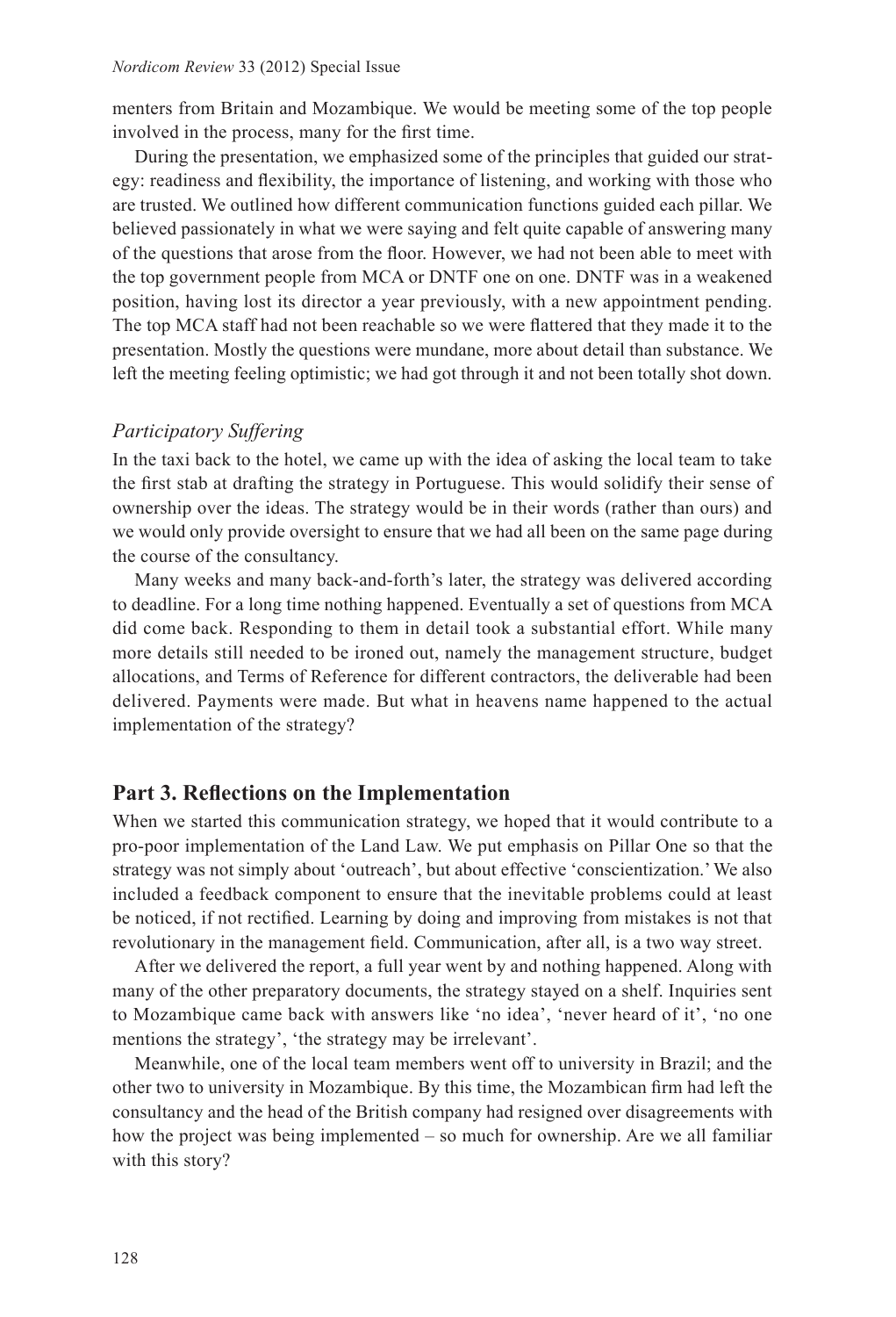We began to ask ourselves some serious questions. This time we wanted to do more than shrug our shoulders at yet another moment gone off the map. We had become hooked on the dilemma of poor landholders in the midst of growing corporate and political elite interest in African land, and couldn't let it go. We continued to dog our colleagues hoping for updates and glimmers of hope.

#### *Context*

We understand that context matters, and wrote a chapter about this in our book (Quarry and Ramírez 2009). In many ways, we thought we had this covered. As we said, we read voraciously before we left for Mozambique. We worked with a local team well versed in the local context, and we listened carefully when we were there. In hindsight, we see that we neglected to truly understand the politics around the issue and did not take into account the fact that politics is a constantly shifting landscape. You just can't go to a place for less than three weeks and expect to get up to speed. This made us think again about the importance of *champions* – the people who live and work in a country over decades and are able to immerse in the context. We were not champions – far from it. While we might have found the champions amongst our local team, we didn't stay around long enough to understand the complexity nor did we consider that our 'champions' were themselves at the mercy of the changing context.

## *Intent and the Business of Development*

We revisited the documents and started to ask ourselves further questions. What, we wondered, was the original intent behind the inclusion of a communication strategy? What had MCA, DNTF and MCC hoped to achieve? Did they actually want to reach the rural poor, or did they hope that a revitalization of the Land Law would pave the way for investors? Was the communication strategy really part of this plan?

While we realize there is no one answer to questions like these, our review of the MCC mandate in Mozambique and what is known as the 'Compact' agreement between MCC and the Mozambique government helped us draw a few conclusions.

The compact states clearly that the projects are intended to foster investment and increase economic opportunities for Mozambicans – allegedly for both rich and poor. The objective of our project, the Land Tenure Services project, was to "establish more efficient and secure access to land by improving the policy framework; upgrading land information systems and services; helping beneficiaries meet immediate needs for registered land rights; and better access to land for investment."6

We realize that nothing is ever homogenous, and clearly there was a wide mix of interests behind the intent of the communication strategy for the project. Nevertheless, failure to lead with the original intent of Pillar One, especially when the decision was made to eliminate bottom-up communication, indicates a lack of support for the small and marginalized versus a deeper commitment to private investors. As communication practitioners know, an outreach and public relations approach may work with large corporations, but will not reach or touch the poor farmer.<sup>7</sup> Moreover, local observers today wonder what the real intentions are behind the new Forum, as the push to issue DUATs seems to have the interest of investors in mind, with questions about the commitment to keeping communities informed about their rights.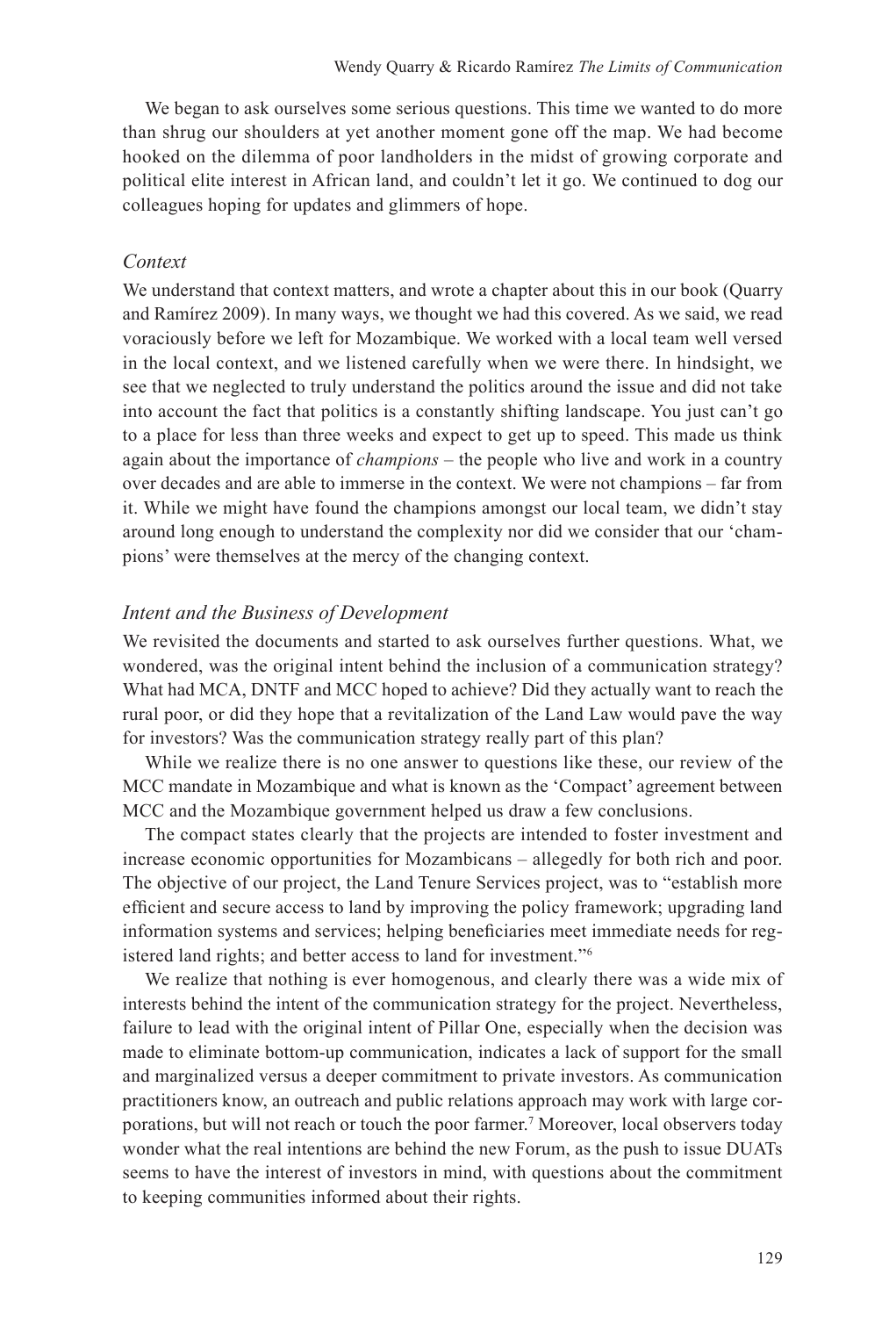# *Readiness*

We were first contacted to consider this communication strategy late in 2009 and began the negotiations in January 2010. There appeared to be a great deal of pressure 'to get the communication design done.' Clearly this was all part of an agreed project schedule and set of deliverables that project managers did not dare alter. Such is the business of the development. In our original methodology we included caveats about readiness, such as: "Another form of 'readiness' is the stage of development of the program/project. If, for example, a government is about to launch or promote a new policy, it is critical that all the pieces required to respond to that promotion be in place prior to the communication launch. This is a very basic criterion long since understood by marketing professionals knowing there was no point in promoting a product that was not readily available to the public" (Ramírez & Quarry 2010a: 16).

In Mozambique, the de facto point of readiness for a communication strategy was to be the launch of the new Land Forum, even if government-run. Why then was the design of a communication strategy a concrete 'deliverable' when its implementation hinged on the Land Forum that was nowhere in sight? The answer lies in the fixation to adhere to pre-determined deliverables; plans are developed without the involvement of the people affected. Donors try hard to plan ahead and anticipate every need and seldom take into account the fluidity of reality.

 As mentioned before, there were also fundamental disagreements about the need for a viable land administration system. Meanwhile, the only concrete material the project had accomplished was a shelf full of assessment documents, which didn't have much meaning in the context. The British company knew that they had to start fieldwork (demonstrations, land survey etc.) to bring policy to life, but even that didn't happen until October/November 2010, while the communication strategy document was finished in May 2010. While we had flagged 'readiness' issues in our methodology, it seems we had walked right into our own trap; worse, the overall project was mired with disagreements about when and how to initiate work on the ground. There was no sense of urgency, so we focused our attention on finding ways for the team to assume 'ownership' over the design process itself.

# *Ownership*

We understood well that our clients (and most particularly, the government) had to feel a sense of ownership over our work for it ever to see the light of day once we had gone. While we found almost instantaneous rapport with the local team, sharing hopes, fears and objectives with them without effort, we did not do so well with the larger donor and the government officials. This is where the layers of partners came to haunt us: we negotiated with one level, but they in turn were mired with complex relationships up the ladder, levels where we had little to no access. We had pinned many hopes in our methodology, but the bigger picture was constantly pushing us back.

Due to our short time frame and efforts to meet as many people as possible while we were in Mozambique – principally those from the former Land Campaign, we fell short of meeting with major political players. We see that this was a mistake. There was no champion amongst MCA or DNTF to grasp the design and emphasis of the strategy, to bring it to life, to keep it on track as conditions changed without losing sight of the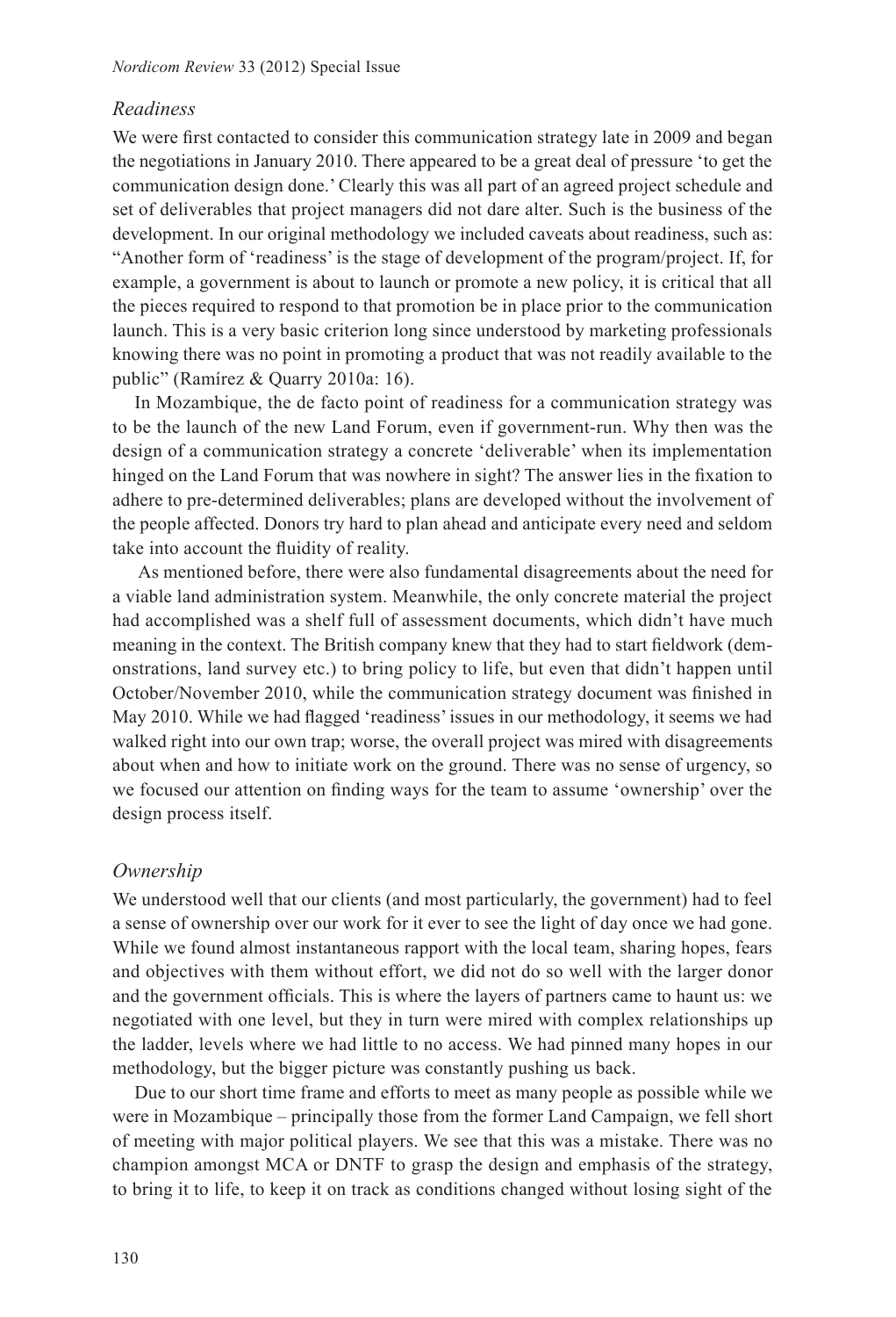principles that guided it. Having said this, the one member of our team that has now come back from her studies to be involved with the strategy again gives us hope; her enthusiasm and commitment are testament to the value of the *participatory suffering* approach.

#### *The Power of Demonstration*

In late 2010, the government had announced the intended formation of the long-anticipated Consultative Forum on Land. In February 2011, land administration teams in the north began land registration. In March 2011, the government held the first Forum meeting. In May 2011, we received mail from one of our former team members. She had gone back to work with the British implementing company to help dust off the communication strategy to use it in the new registration campaign and try to move things forward. Her tone was ecstatic. We were pleased, but also cautious. Our reflections on the issues discussed here had made us skeptical. Would MCA actually deliver a communication strategy that would encompass more than 'outreach?' Would Pillar One disappear?

We learned that the Terms of Reference for implementation were being revised to send to tender for companies and for NGOs. We wondered: would they be compatible for NGOs or would they favour mostly large companies and firms? Would the feedback function be kept?

We did learn that the feedback component of Pillar One, where stories of achievement and of abuse would be collected and fed up the system, had been cut. We have also been advised that even other projects that encourage associations of farmers to negotiate contracts with large investors are well aware that there is no policing of the promises made. In other words, some donors willfully turn a blind eye to the lack of accountability.

As we write, we still have a number of questions: when abuse does happen, how will it be known and how will authorities be able to rectify it? Given that any large endeavor of this nature will have unexpected consequences, how then will the strategy 'communicate' these, when the attention is mainly on 'outreach'? Did we fail to engage the major actors in Mozambique (MCA, DNTF) about the importance of this element, or did they reject it with a clear understanding or under the spell of deliverable fixation?

# **Conclusions: Touchstones-***plus*

On 28 July 2011, a large celebration was held in the Municipality of Monapo, Nampula, to award DUATS with national authorities present. The one original member of our team still involved with the project reported this happening with enthusiasm: the strategy was starting to bear fruit. A theatre play had been commissioned to illustrate the case of an investor who is advised by an ill-informed or ill-intentioned local leader that he can grab land from farmers with little difficulty. In the happy ending, the farmers become aware about their rights and obtain DUATs to resist the attempt.

Our colleague currently involved with the strategy writes: "Only now people from the project are understanding the importance about the land communication strategy about outreach activities. People from the project are recognizing that we can have more and good project results if the outreach activities are in place in the field" (note from Mozambique, with minor edits).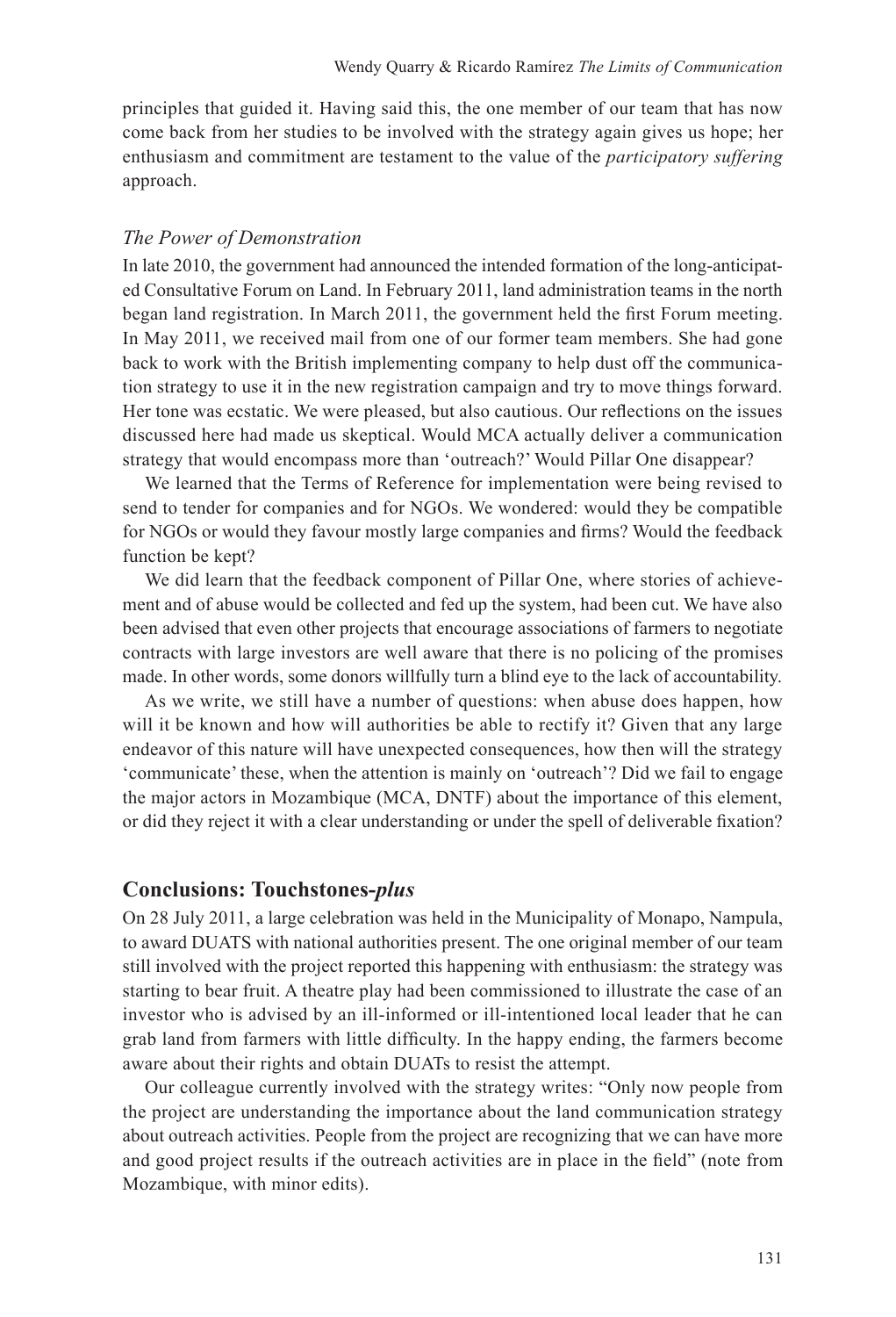Writing this article has allowed us to reflect and learn from our practice. This process is painful in two ways: it exposes weaknesses and mistakes, and it also illustrates how challenging it is to be true to the principles of our field when operating within the confines of the development industry: *provide channels for people to talk to one another; help them decide the direction of their own development and to raise their own voice; listen before telling.* 

When we negotiated our Terms of Reference for this consultancy, we wanted to make sure that the project would not be only about 'outreach', but also about 'communication'. We felt it was worth trying to shift the context. We had the right team, the commitment was there, but in the end did we use the wrong language? We advocated for 'participatory communication' knowing full well that this is something that governments and donors will avoid. It is messy and often calls for changes in plans. We had argued this at the World Congress for Communication for Development (WCCD), concluding that the best role for government would be to provide the space and the support for NGOs to manage such processes (Quarry 2006). We still support this view, hence the wish for strong NGO involvement in the communication strategy implementation. The management field is flush with examples of learning by doing, of adjusting the course as inevitable mistakes happen. And yet, we know that individuals, governments and large agencies are wired against learning from mistakes (Harford 2011). A project of this magnitude, with a strategy that emphasizes 'outreach' but excludes feedback, is not what we had aimed for.

We need to maintain a balance inside a continuum that has stubborn principles of participatory, pro-poor development at one end, with total cynicism of the development industry at the other. On the one hand, most institutions use the language of pro-poor development, yet this is accompanied by a conviction by some that economic development will require large corporate investments, without a clear strategy to protect the poor. This is the crux of what is happening in many countries and it is reminiscent of the colonial era, where plantations were the driving force for economic development at the cost of widespread displacement of farmers from the land.

Those like us advocating for a land sovereignty approach see it differently. Requirements for a pro-poor land policy include class and historical consciousness, gender and ethnicity sensitivity, rights security, the increase of productivity and the enhancement of livelihoods (Borras & Franco 2010: 32).

A communication strategy is insufficient to achieve these requirements; a significant land tenure policy and political commitment is necessary to address them. While many of the above items are included in the spirit of the Land Law, we are less confident that there is a political will to attend to them in the current environment. Add to this that a large project compact is packaged within the 'deliverable fixation'. A communication strategy committed to a pro-poor emphasis can easily be revised to fit more instrumental 'outreach' goals.

Our touchstones may have given us the impetus to give this work our best try, yet they are insufficient to undo such complex structures and vested interests. As mentioned above, no government is homogeneous; there will be some committed to the Land Law and to issuing DUATs for sincere reasons, while others may be concerned that the procedures will slow down implementation and discourage large investors. This is the grey zone we worked under, often times with the illusion that our strategy would be the Trojan horse for participatory development (Ramírez and Quarry 2010b).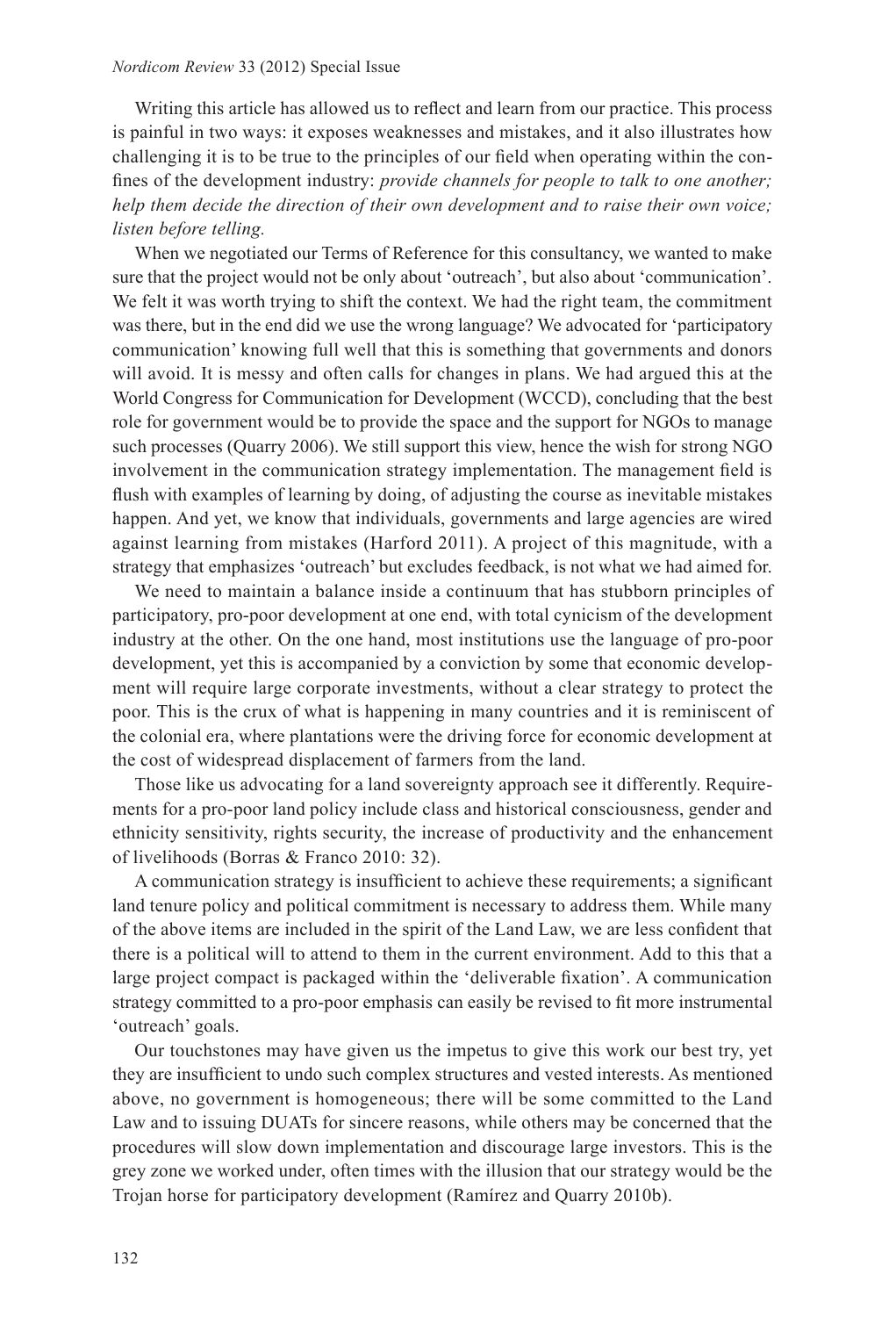As we write, we have not given up hope. We are still hopeful that some contracts will be awarded to NGOs and local media; we were pleased that one NGO (the Instituto de Comunicação Social) was to be involved with the regularization campaign in periurban areas. We are not aware of local NGOs getting contracts for the more demanding rural campaigns. Many NGOs will recall the Land Campaign and will do their best to emulate it. Our key champion at this point is the only member of our team that is still on the ground and committed to the strategy. She has gained an enormous amount of experience and skills through this process, and given the strategy, the continuity that keeps us hopeful.

Our touchstones guided our methodology, but the big picture came back to haunt us. Can a communication strategy contribute to changing the context, or do we patiently wait for good development to magically appear before offering our services? The jury is still out and we are not sorry we tried.

#### **Notes**

- 1. Wendy Quarry (e-mail: quarrywendy@gmail.com) and Ricardo Ramírez (e-mail: rramirez@uoguelp.ca) are independent consultants based in Canada and co-authors of *Communication for another development: Listening before telling* (London: Zed Books, 2009).
- 2. In June 2007, the Millennium Challenge Corporation signed a five-year, \$506.9 million Compact with the Republic of Mozambique aimed to increase the productive capacity of the population in the Northern districts, with the intended impact of reducing the poverty rate, increasing household income and reducing chronic malnutrition in the targeted districts. The four projects are designed to foster investment and increase economic opportunities for Mozambicans.
- 3. Officially named Forum de Consulta sobre a Terra.
- 4. The Food and Agriculture Organization of the United Nations (FAO), for example, has a long-standing program to support the Centre for Juridical and Judicial Training (CFJJ) that provided training to paralegals (see http://www.fao.org/docs/eims/upload/269270/CB\_CaseStudy06\_Mozambique.pdf). We understood paralegals to be the equivalent of barefoot doctors, and as such, potentially important actors in linking with local communities. Paralegals could be a more sustainable link compared with communication campaigns that come and go.
- 5. At the time of writing we did not yet have confirmation that NGOs had secured any of the bids.
- 6. http://www.mcc.gov/pages/countries/program/mozambique-compact
- 7. The Land Campaign success was built on a horizontal participatory approach.

#### **References**

- Borras, S.M.J., Hall, R., Scoones, I., White, B., & Wolford, W. (2011) Towards a better understanding of global land grabbing: an editorial introduction. *The Journal of Peasant Studies*, 38(2), 209-216.
- Borras, S.M.J., & Franco, J. (2010) Towards a broader view of the politics of global land grab: Rethinking land issues, reframing resistance. *ICAS Working Paper Series*, *001*. Published jointly in the UK and the Netherlands by Initiatives in Critical Agrarian Studies, Land Deal Politics Initiatives and Transnational Institute.
- Calengo, A.; Monteiro, O. & Tanner, C. (2007) *Mozambique: Land and Natural Resources policy assessment.*  Maputo: Embassy of the Kingdom of the Netherlands in Mozambique.
- Cotula, L. (2011) *Land deals in Africa: What is in the contracts?* London: IIED.
- Dag Hammarskjöld Foundation. (1975) What Now? Another Development. *Development Dialogue*, vol. No.1/2. Uppsala, Sweden: Dag Hammarskjöld Foundation.
- Harford, T. (2011) *Adapt: Why success always starts with failure.* London: Little, Brown.
- Holt Gimenez, E. (2011) Onward corporate food crusaders. *The Huffington Post*, *Feb. 10*.
- Murray Li, T. (2011) Centering labor in the land grab debate. *Journal of Peasant Studies*, 38(2), 281-298.
- Negrao, J. (1999) The Mozambican land campaign, 1997-1999. http://www.caledonia.org.uk/land/mozambiq. htm (Retrieved 31 July 11)
- Norfolk, S. & Tanner, C. (2007) *Improving tenure security for the rural poor: Mozambique case study.* Rome: FAO.